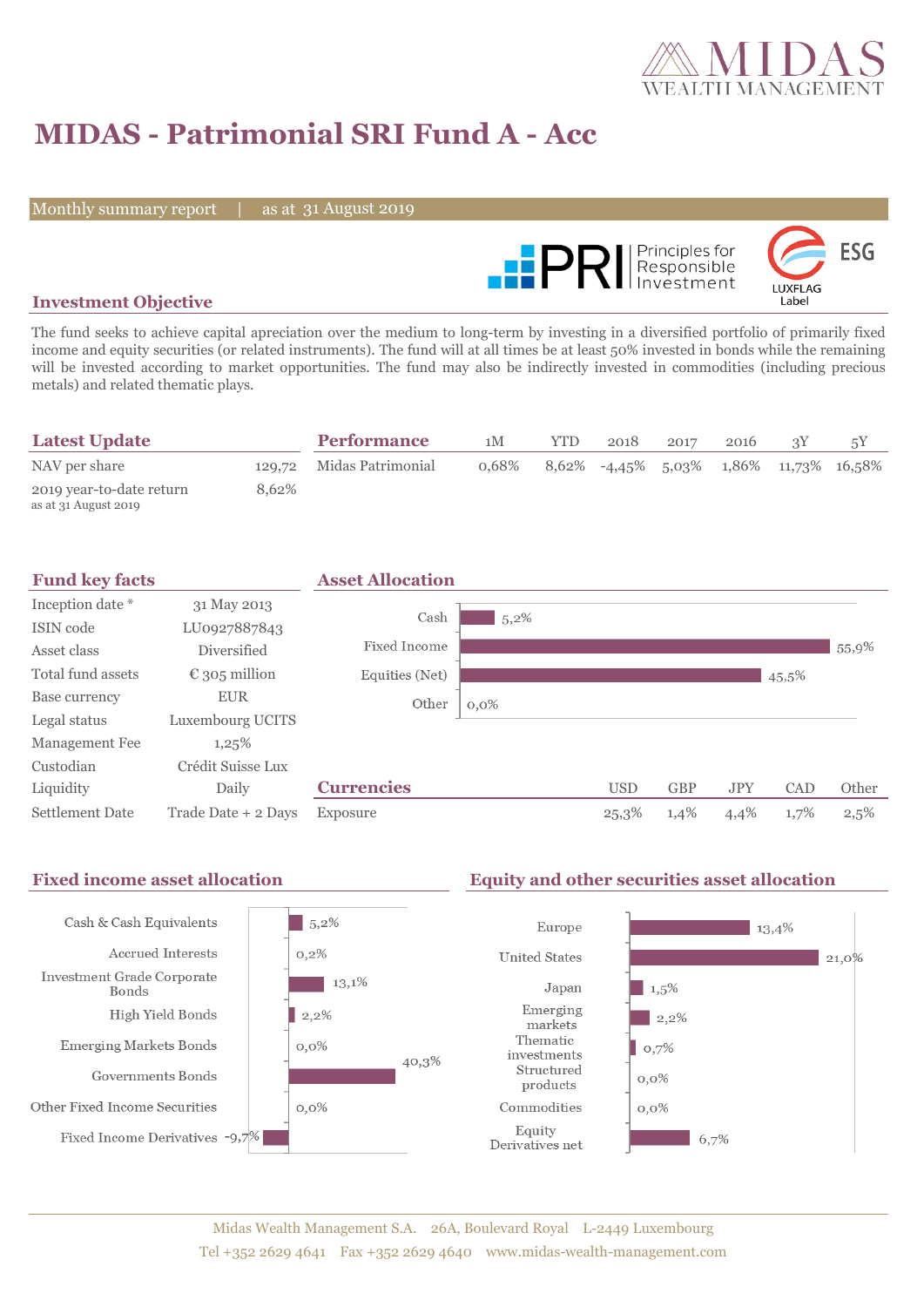

# **MIDAS - Patrimonial SRI Fund A - Acc**

Monthly summary report

31 August 2019

| Top 10 fixed income holdings          | <b>YTM</b> | Rating     | Weigh   |
|---------------------------------------|------------|------------|---------|
| DEUTSCHLAND REP : DBR 0 1/2 08/15/27  | $-0.8%$    | AAA        | 6,4%    |
| NETHERLANDS GOVT: NETHER 0 3/4 07     | $-0.6%$    | AAA        | 3,7%    |
| BTPS: BTPS 2 02/01/28                 | 0,8%       | <b>BBB</b> | $3,0\%$ |
| EUROPEAN INVT BK : EIB o 3/8 07/16/25 | $-0.6%$    | AAA        | 2,8%    |
| AGENCE FRANCAISE : AGFRNC 0 1/8 11/1! | $-0.5%$    | AA         | 2,7%    |
| ALLIANDER: ALLRNV 07/8 04/22/26       | $-0.3\%$   | $AA-$      | 2,1%    |
| US TREASURY $N/B$ : T 2 1/4 08/15/49  | 2,0%       | AAA        | $2,0\%$ |
| SPANISH GOV'T: SPGB 1.6 04/30/25      | $-0,3%$    | $BBB+$     | 1,9%    |
| FRANCE O.A.T.: FRTR 2 05/25/48        | 0,4%       | AA         | 1,9%    |
| DEUTSCHLAND REP: DBR 11/4 08/15/48    | $-0.2%$    | AAA        | 1,6%    |

**Fixed income rating breakdown** 



| Top 10 equity holdings<br>Sector |                              | Weight  | <b>Equity sector breakdown</b>             |          |  |
|----------------------------------|------------------------------|---------|--------------------------------------------|----------|--|
| PEPSICO INC                      | <b>Consumer Staples</b>      | $0,9\%$ | <b>Consumer Discretionary</b>              | 12,4%    |  |
| <b>VISA INC</b>                  | <b>Information Technolog</b> | $0.9\%$ | <b>Consumer Staples</b>                    | 10,7%    |  |
| <b>FREY</b>                      | <b>Real Estate</b>           | $0.9\%$ | Energy                                     | 6,5%     |  |
| <b>MICROSOFT CORP</b>            | Information Technolog 0,9%   |         | Financials                                 | 12,3%    |  |
| <b>APPLE INC</b>                 | Information Technolog 0,9%   |         | Health Care                                | 15,0%    |  |
| MEDTRONIC PLC                    | <b>Health Care</b>           | 0,8%    | Information Technology                     | $15,5\%$ |  |
| <b>JOHNSON &amp; JOHNSON</b>     | <b>Health Care</b>           | 0,8%    | Industrials                                | 9,3%     |  |
| <b>RAYTHEON COMPANY</b>          | Industrials                  | 0,8%    | Materials                                  | 4,4%     |  |
| ALIBABA GROUP HOLDING-SP ADR     | Consumer Discretionar 0,8%   |         | <b>Communication Services</b><br>Utilities | 8,0%     |  |
|                                  |                              |         | Real Estate                                | 1,5%     |  |
| ALPHABET INC-CL A                | Communication Service 0,7%   |         |                                            | $4,5\%$  |  |

### **Top 5 funds and other holdings**

| Amundi Japan TOPIX ETF | 1,5% |
|------------------------|------|
| Quaero Bamboo          | 1,4% |